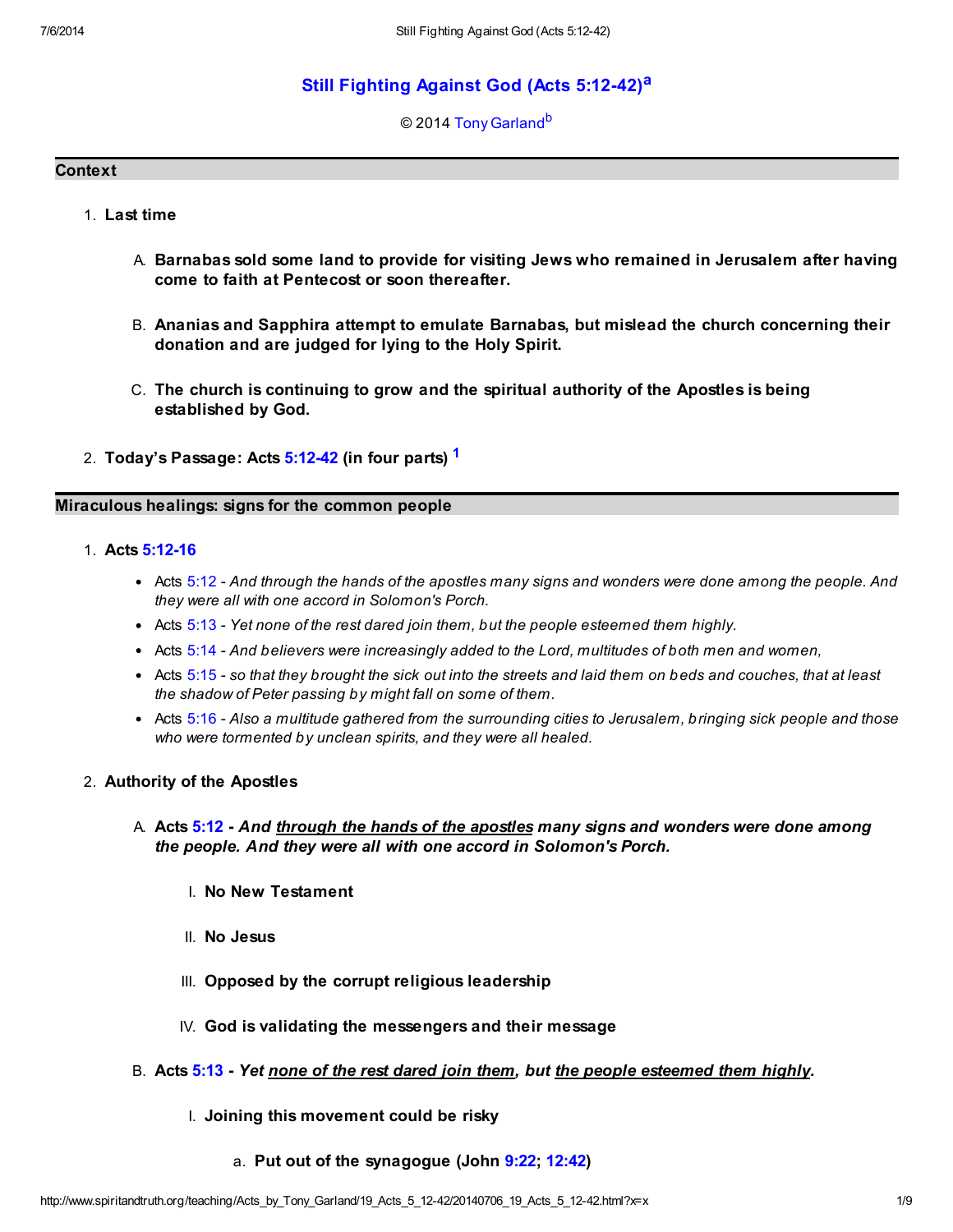- b. Ananias and Sapphira had just dropped dead under Peter's questioning (Acts [5:5,](http://www.spiritandtruth.org/bibles/nasb/b44c005.htm#Acts_C5V5)[10](http://www.spiritandtruth.org/bibles/nasb/b44c005.htm#Acts_C5V10))
- c. Benefit: church not a haven for religious hypocrites: those who profess faith, but who are not truly born-again (Mat. [7:23\)](http://www.spiritandtruth.org/bibles/nasb/b40c007.htm#Mat._C7V23)
- II. Even so,  $\dots$  believers were increasingly added to the Lord, multitudes of both men and women, (Acts [5:14](http://www.spiritandtruth.org/bibles/nasb/b44c005.htm#Acts_C5V14))
	- a. History shows that Christianity often grows when it is dangerous to identify with Jesus Christ.
	- b. Persecution often results in an increased level of purity and zeal.
- C. Acts [5:15](http://www.spiritandtruth.org/bibles/nasb/b44c005.htm#Acts_C5V15)  so that they brought the sick out into the streets and laid them on beds and couches, that at least the shadow of Peter passing by might fall on some of them.
	- I. God performed unusual healing miracles through Peter which were not performed by the other Apostles. Why?
	- II. Authority: Peter was the individual who was given the keys to the kingdom by Christ (Mat. [16:19](http://www.spiritandtruth.org/bibles/nasb/b40c016.htm#Mat._C16V19))<sup>[2](#page-7-1)</sup>
	- III. Pay attention to the role Peter plays as we continue through the book of Acts.

<span id="page-1-1"></span><span id="page-1-0"></span>Peter was given the keys to the kingdom and present when each of the 3 person groups (Jews, Gentiles, and Samaritans) first received the Holy Spirit.<sup>[3](#page-7-2)</sup>

<span id="page-1-2"></span>Although Paul is commissioned as the apostle to the Gentiles in Acts [9](http://www.spiritandtruth.org/bibles/nasb/b44c009.htm#Acts_C9V1), it is Peter who first takes the gospel to the Gentiles in Acts [10](http://www.spiritandtruth.org/bibles/nasb/b44c010.htm#Acts_C10V1). Why? Because it is Peter who has the keys to the kingdom.<sup>[4](#page-7-3)</sup>

- IV. Later, Paul, the Apostle born out of due time (1Cor.  $15:8$ ), will have similar divine witness to his authority
	- a. Acts [19:11-12](http://www.spiritandtruth.org/bibles/nasb/b44c019.htm#Acts_C19V11)  Now God worked unusual miracles by the hands of Paul, so that even handkerchiefs or aprons were brought from his body to the sick, and the diseases left them and the evil spirits went out of them.
- <span id="page-1-3"></span>V. By design of the Holy Spirit: what Peter does, as apostle to the circumcision, Paul will do, as apostle to the Gentiles.<sup>[7](#page-7-4)</sup>

# The miraculous escape: yet another sign for the religious leaders

- 1. Acts [5:17-26](http://www.spiritandtruth.org/bibles/nasb/b44c005.htm#Acts_C5V17)
	- Acts [5:17](http://www.spiritandtruth.org/bibles/nasb/b44c005.htm#Acts_C5V17)  Then the high priest rose up, and all those who were with him (which is the sect of the Sadducees), and they were filled with indignation,
	- Acts [5:18](http://www.spiritandtruth.org/bibles/nasb/b44c005.htm#Acts_C5V18)  and laid their hands on the apostles and put them in the common prison.
	- Acts [5:19](http://www.spiritandtruth.org/bibles/nasb/b44c005.htm#Acts_C5V19)  But at night an angel of the Lord opened the prison doors and brought them out, and said,
	- $\bullet$  Acts [5:20](http://www.spiritandtruth.org/bibles/nasb/b44c005.htm#Acts_C5V20)  "Go, stand in the temple and speak to the people all the words of this life."
	- Acts  $5:21$  And when they heard that, they entered the temple early in the morning and taught. But the high priest and those with him came and called the council together, with all the elders of the children of Israel, and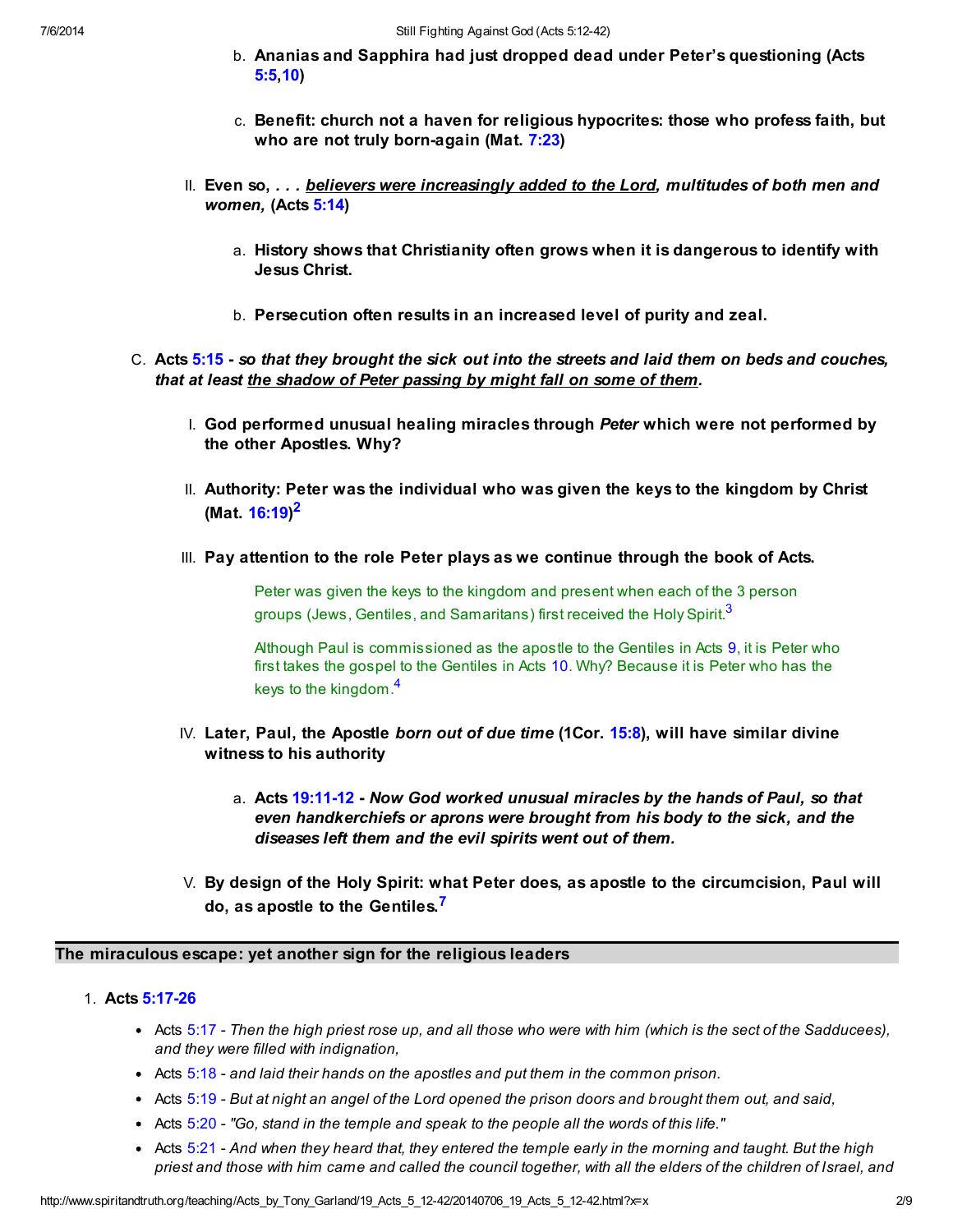sent to the prison to have them brought.

- Acts [5:22](http://www.spiritandtruth.org/bibles/nasb/b44c005.htm#Acts_C5V22)  But when the officers came and did not find them in the prison, they returned and reported,
- Acts  $5:23$  saying, "Indeed we found the prison shut securely, and the guards standing outside before the doors; but when we opened them, we found no one inside!"
- Acts [5:24](http://www.spiritandtruth.org/bibles/nasb/b44c005.htm#Acts_C5V24)  Now when the high priest, the captain of the temple, and the chief priests heard these things, they wondered what the outcome would be.
- Acts [5:25](http://www.spiritandtruth.org/bibles/nasb/b44c005.htm#Acts_C5V25)  So one came and told them, saying, "Look, the men whom you put in prison are standing in the temple and teaching the people!"
- Acts  $5:26$  Then the captain went with the officers and brought them without violence, for they feared the people, lest they should be stoned.

### 2. Here we see more evidence of God's enormous patience and graciousness!

- Acts [5:19](http://www.spiritandtruth.org/bibles/nasb/b44c005.htm#Acts_C5V19)  But at night an angel of the Lord opened the prison doors and brought them out, and said,
- Acts [5:20](http://www.spiritandtruth.org/bibles/nasb/b44c005.htm#Acts_C5V20)  "Go, stand in the temple and speak to the people all the words of this life."
- A. God sends an angel to free the apostles who then essentially tells them, "you were just incarcerated, I'm now setting you free—but go and do the same thing that got your arrested again!"
- B. God is providing another undeniable, miraculous sign to the religious leaders of Israel.
- C. The religious leaders had:
	- 1. Asked for Christ to be crucified
	- 2. Rejected the miracle of the resurrection
	- 3. Rejected the divine witness of the signs and wonders done by the Apostles, including a man who had been lame from birth and for a period of over 40 years (Acts [4:22](http://www.spiritandtruth.org/bibles/nasb/b44c004.htm#Acts_C4V22))
- 3. How close this sign came to breaking through the hardened hearts of the religious leaders!
	- Acts [5:24](http://www.spiritandtruth.org/bibles/nasb/b44c005.htm#Acts_C5V24)  Now when the high priest, the captain of the temple, and the chief priests heard these things, they wondered what the outcome would be.
- 4. Did God's gracious miracle for the religious leaders fail?
	- A. Scripture records the leadership never did repent. Their hearts remained hard.
	- B. The miracle did not fail: whenever God intervenes to reveal Himself the intervention will serve a purpose: either repentance or hardening.

# The signs testify of Jesus

- 1. Acts [5:27-32](http://www.spiritandtruth.org/bibles/nasb/b44c005.htm#Acts_C5V27)
	- Acts [5:27](http://www.spiritandtruth.org/bibles/nasb/b44c005.htm#Acts_C5V27)  And when they had brought them, they set them before the council. And the high priest asked them,
	- Acts [5:28](http://www.spiritandtruth.org/bibles/nasb/b44c005.htm#Acts_C5V28)  saying, "Did we not strictly command you not to teach in this name? And look, you have filled Jerusalem with your doctrine, and intend to bring this Man's blood on us!"
	- Acts [5:29](http://www.spiritandtruth.org/bibles/nasb/b44c005.htm#Acts_C5V29)  But Peter and the other apostles answered and said: "We ought to obey God rather than men.
	- Acts  $5:30$  "The God of our fathers raised up Jesus whom you murdered by hanging on a tree.
	- Acts [5:31](http://www.spiritandtruth.org/bibles/nasb/b44c005.htm#Acts_C5V31)  "Him God has exalted to His right hand to be Prince and Savior, to give repentance to Israel and forgiveness of sins.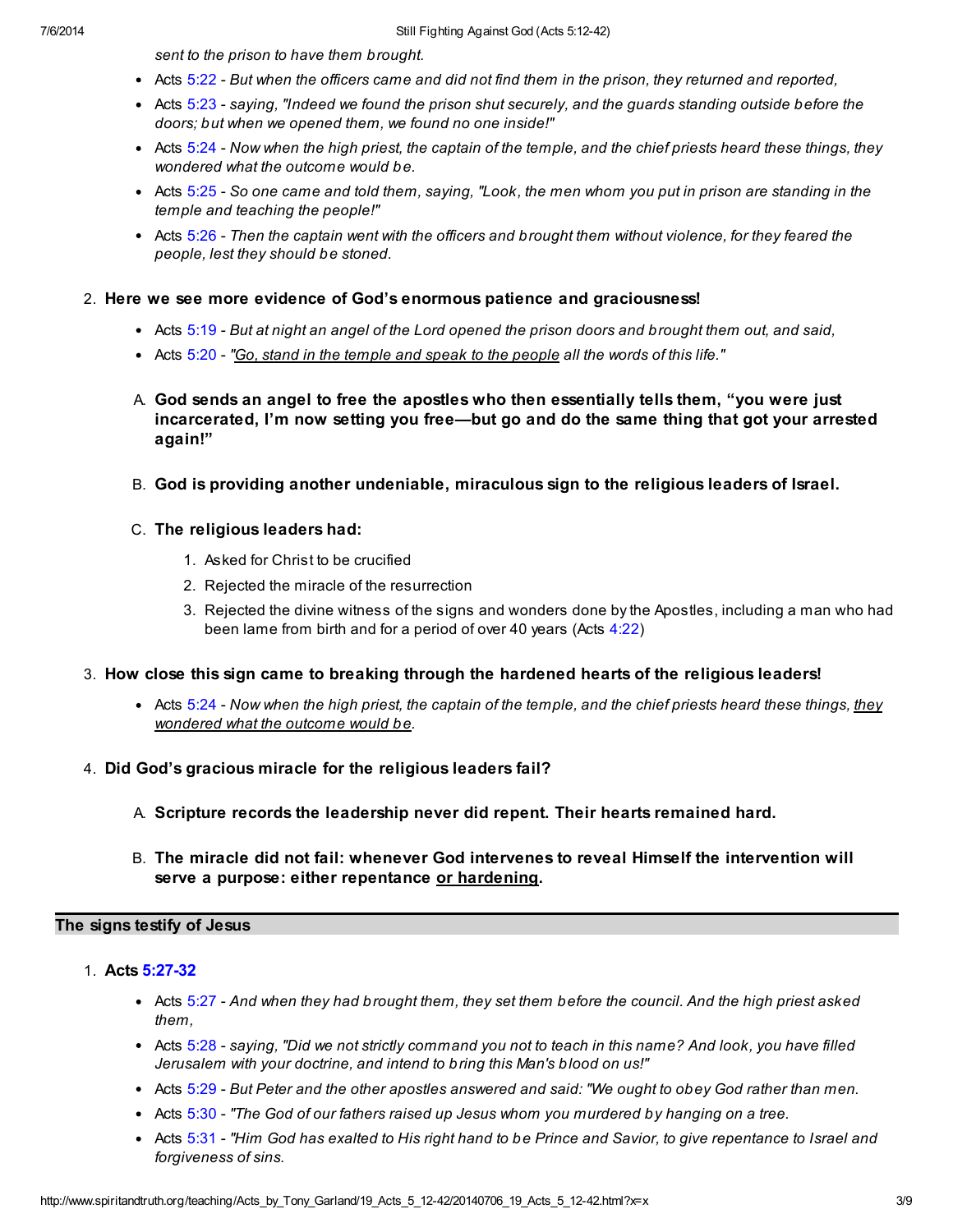- Acts [5:32](http://www.spiritandtruth.org/bibles/nasb/b44c005.htm#Acts_C5V32)  "And we are His witnesses to these things, and so also is the Holy Spirit whom God has given to those who obey Him."
- 2. Here we see the design of God: the miracle and resulting arrest provide the avenue whereby the Apostles explain the gospel message.
	- A. As in the previous chapter, the Apostles follow the principle of "higher law."
		- Acts [5:29](http://www.spiritandtruth.org/bibles/nasb/b44c005.htm#Acts_C5V29)  But Peter and the other apostles answered and said: "We ought to obey God rather than men.
	- B. This is followed by another "seeker friendly" message intended to win the affections of the listeners (NOT!):
		- I. Acts [5:30](http://www.spiritandtruth.org/bibles/nasb/b44c005.htm#Acts_C5V30)  "The God of our fathers raised up Jesus whom you murdered by hanging on a tree.
			- a. Three-fold offense:
				- 1. The One Whom you murdered God raised up  $\rightarrow$  you stand opposed to God
				- 2. The One Whom you murdered God raised up  $\rightarrow$  your work of murder was nullified by God
				- 3. God resurrected Jesus  $\rightarrow$  you Sadducees are wrong in your denial of the resurrection
		- II. Acts [5:31](http://www.spiritandtruth.org/bibles/nasb/b44c005.htm#Acts_C5V31)  "Him God has exalted to His right hand to be Prince and Savior, to give repentance to Israel and forgiveness of sins.
			- a. The focus of the gospel presentation is still on Israel
			- b. Remember Jesus had said, But you shall receive power when the Holy Spirit has come upon you; and you shall be witnesses to Me [first] in Jerusalem, and in all Judea and Samaria, and to the end of the earth (Acts [1:8\)](http://www.spiritandtruth.org/bibles/nasb/b44c001.htm#Acts_C1V8).
			- c. We won't see the Holy Spirit given to Samaria until Acts [8](http://www.spiritandtruth.org/bibles/nasb/b44c008.htm#Acts_C8V1)
			- d. To the Gentiles, until Acts [10](http://www.spiritandtruth.org/bibles/nasb/b44c010.htm#Acts_C10V1)
- 3. Why didn't God just give up on the religious leaders of Israel and focus on the Samaritans and Gentiles?
	- A. We don't have time to explore this question in detail. Some thoughts to consider:
		- I. God shows great commitment and enormous patience in continuing to work with those He previously revealed Himself to. (Thank God for this!)
		- II. Shortly before leaving Jerusalem for the Mount of Olives, Jesus had said to the city, Jerusalem, . . . I say to you, you shall see Me no more till you say, 'Blessed is He who comes in the name of the LORD!' (Mat. [23:39\)](http://www.spiritandtruth.org/bibles/nasb/b40c023.htm#Mat._C23V39).

### Another lost opportunity to repent

- 1. Acts [5:33-42](http://www.spiritandtruth.org/bibles/nasb/b44c005.htm#Acts_C5V33)
	- Acts  $5:33$  When they heard this, they were furious and plotted to kill them.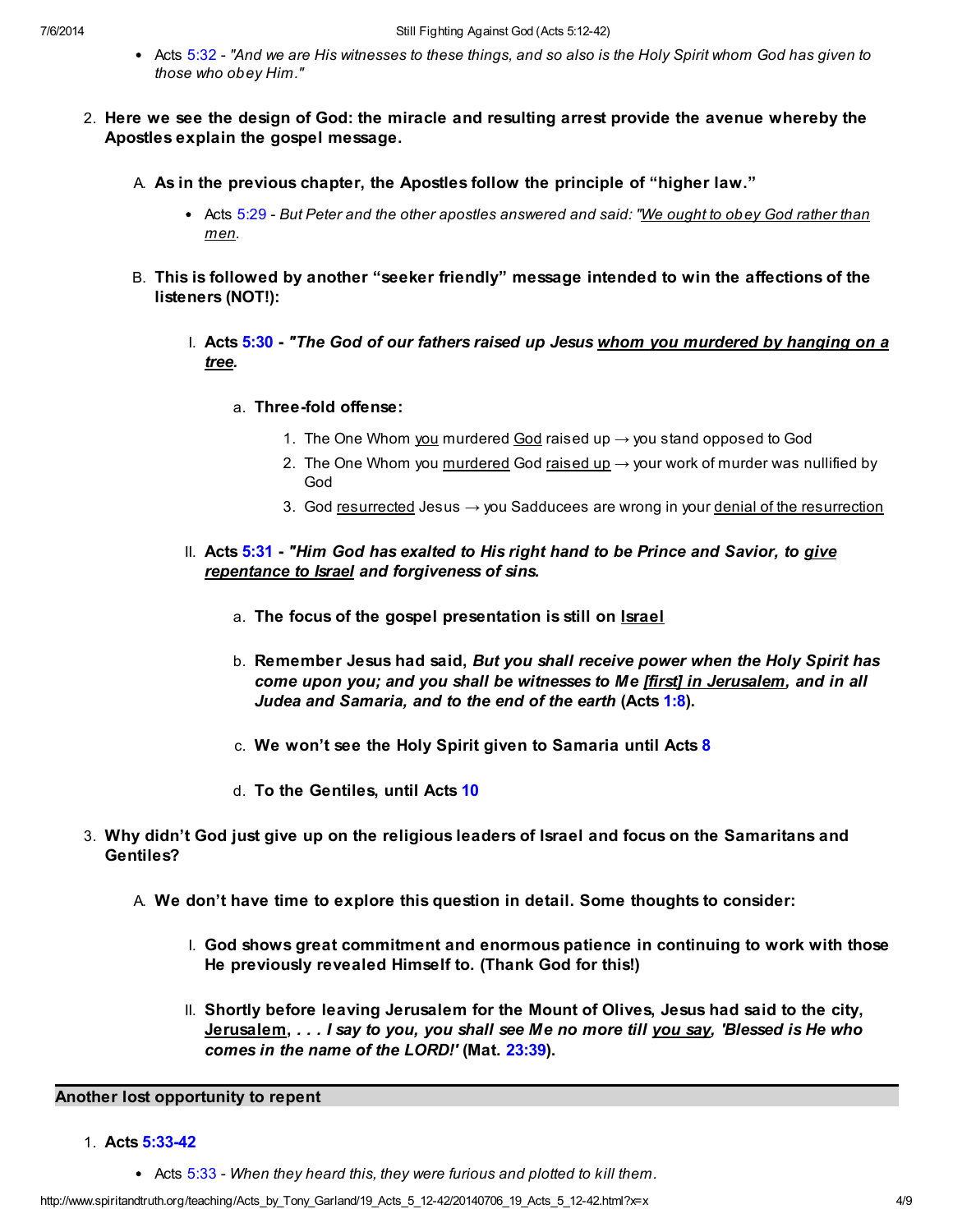- Acts [5:34](http://www.spiritandtruth.org/bibles/nasb/b44c005.htm#Acts_C5V34)  Then one in the council stood up, a Pharisee named Gamaliel, a teacher of the law held in respect by all the people, and commanded them to put the apostles outside for a little while.
- Acts [5:35](http://www.spiritandtruth.org/bibles/nasb/b44c005.htm#Acts_C5V35)  And he said to them: "Men of Israel, take heed to yourselves what you intend to do regarding these men.
- Acts [5:36](http://www.spiritandtruth.org/bibles/nasb/b44c005.htm#Acts_C5V36)  "For some time ago Theudas rose up, claiming to be somebody. A number of men, about four hundred, joined him. He was slain, and all who obeyed him were scattered and came to nothing.
- Acts [5:37](http://www.spiritandtruth.org/bibles/nasb/b44c005.htm#Acts_C5V37)  "After this man, Judas of Galilee rose up in the days of the census, and drew away many people after him. He also perished, and all who obeyed him were dispersed.
- Acts [5:38](http://www.spiritandtruth.org/bibles/nasb/b44c005.htm#Acts_C5V38)  "And now I say to you, keep away from these men and let them alone; for if this plan or this work is of men, it will come to nothing;
- Acts [5:39](http://www.spiritandtruth.org/bibles/nasb/b44c005.htm#Acts_C5V39)  "but if it is of God, you cannot overthrow it—lest you even be found to fight against God."
- Acts [5:40](http://www.spiritandtruth.org/bibles/nasb/b44c005.htm#Acts_C5V40)  And they agreed with him, and when they had called for the apostles and beaten them, they commanded that they should not speak in the name of Jesus, and let them go.
- Acts  $5:41$  So they departed from the presence of the council, rejoicing that they were counted worthy to suffer shame for His name.
- Acts [5:42](http://www.spiritandtruth.org/bibles/nasb/b44c005.htm#Acts_C5V42)  And daily in the temple, and in every house, they did not cease teaching and preaching Jesus as the Christ.
- 2. Litmus test: their response indicates the condition of their hearts. Not even close to repentance.

# 3. Gamaliel

- A. Who was Gamaliel?
	- I. Grandson of the great rabbi, Hillel
	- II. A Pharisee
	- III. Paul studied under Gamaliel (Acts [22:3\)](http://www.spiritandtruth.org/bibles/nasb/b44c022.htm#Acts_C22V3)
- B. Why did Gamaliel intervene?
	- I. Opposed, at some level, to the Sadducees and their rejection of the afterlife (resurrection)
	- II. During Paul's trial in Acts [23](http://www.spiritandtruth.org/bibles/nasb/b44c023.htm#Acts_C23V1), a ruckus resulted between Sadducees and Pharisees when Paul cried out indicating his training as a Pharisee and suggesting he was being persecuted for his belief in the resurrection (Acts [23:6\)](http://www.spiritandtruth.org/bibles/nasb/b44c023.htm#Acts_C23V6)
	- III. Perhaps he was interested in the testimony of the Apostles concerning the resurrection of Jesus
	- IV. Perhaps, as a philosopher/teacher, he preferred reasoned discourse over violent intervention
- C. Was Gamaliel's advice sound?
	- I. Questionable advice in the short-term

Neither Scripture nor experience will warrant us to affirm, that a work or imposture of man will always come speedily to nought, or that a work of God will always prosper, whatever obstacles are opposed to it; for although there is no want of power to remove those obstacles, yet reasons, unknown to us, may induce him not to exert it. Christianity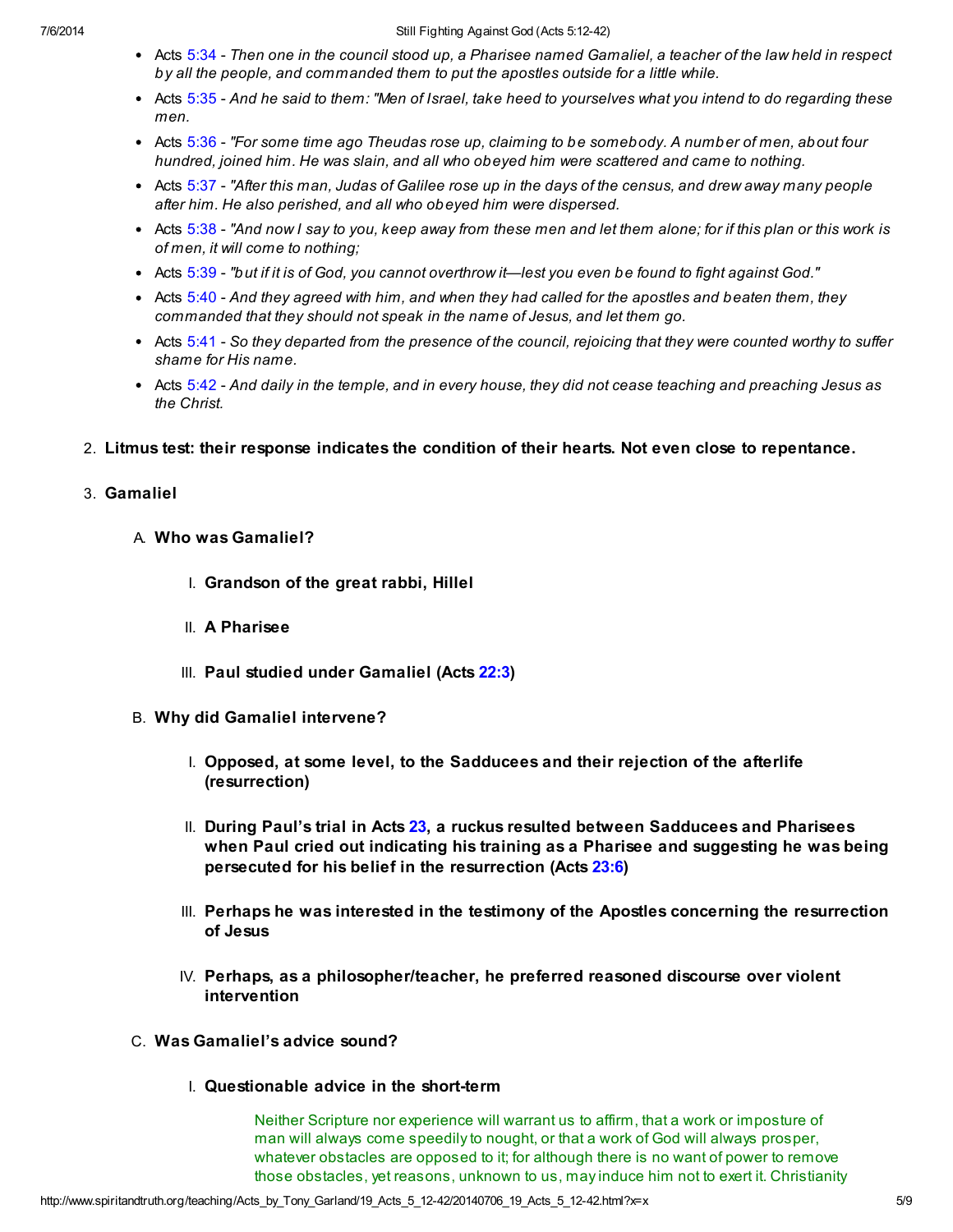#### 7/6/2014 Still Fighting Against God (Acts 5:12-42)

itself has, in some instances, been overthrown by the united activity of error and force. I appeal for proof to those countries, in which there was once many flourishing Churches, but Mahometanism [Islam] is now the established religion. The reformation from popery is regarded by every protestant as a work of God; but it was successfully resisted in some nations of Europe, in which it had met with a favourable reception, and promised ultimately to prevail. On the other hand, we can produce works undoubtedly not of God, of which the success has been extensive and permanent [e.g., Mormonism1.<sup>[8](#page-7-5)</sup>

# II. Sound advice in the long-term

- <span id="page-5-0"></span>a. Acts [5:39](http://www.spiritandtruth.org/bibles/nasb/b44c005.htm#Acts_C5V39) - "but <u>if it is of God, you cannot overthrow it</u>—lest you even be found to fight against God."
- b. The religious leaders of Israel, and all who continue in their rejection of Jesus, have taken on an impossible task, they are involved in a certifiably insane act: fighting to overthrow the very God of the universe!
- c. Why do the nations rage, And the people plot a vain thing? The kings of the earth set themselves, And the rulers take counsel together, Against the LORD and against His Anointed, saying, "Let us break Their bonds in pieces And cast away Their cords from us." He who sits in the heavens shall laugh; The LORD shall hold them in derision (Psalm [2:1–4\)](http://www.spiritandtruth.org/bibles/nasb/b19c002.htm#Ps._C2V1).
- 4. Did the other religious leaders really agree?
	- A. Verse 40 says the religious leaders agreed with Gamaliel. They may have for a time, but the events of history would soon reveal their agreement was merely superficial.
- 5. The pattern of the "church triumphant"!
	- A. Not triumphant in the way the world views triumph.
	- B. Not victoriously converting the world to bow the knee before Jesus
		- Acts  $5:40$  And they agreed with him, and when they had called for the apostles and beaten them, they commanded that they should not speak in the name of Jesus, and let them go.
		- Acts [5:41](http://www.spiritandtruth.org/bibles/nasb/b44c005.htm#Acts_C5V41)  So they departed from the presence of the council, rejoicing that they were counted worthy to suffer shame for His name.
		- Acts [5:42](http://www.spiritandtruth.org/bibles/nasb/b44c005.htm#Acts_C5V42)  And daily in the temple, and in every house, they did not cease teaching and preaching Jesus as the Christ.
- 6. Persecuting vessels indwelt and sealed with the Holy Spirit will never overthrow the work of God.
- 7. History demonstrates that Christians will always rise to the challenge of persecution. While they still have breath, they will continue to preach Jesus, amidst immense opposition, when necessary.
	- Revelation [12:11](http://www.spiritandtruth.org/bibles/nasb/b66c012.htm#Rev._C12V11) And they overcame him [Satan and his minions] by the blood of the Lamb and by the word of their testimony, and they did not love their lives to the death.

#### Application

1. The characteristics of true miracles of God (in comparison with many modern-day claims)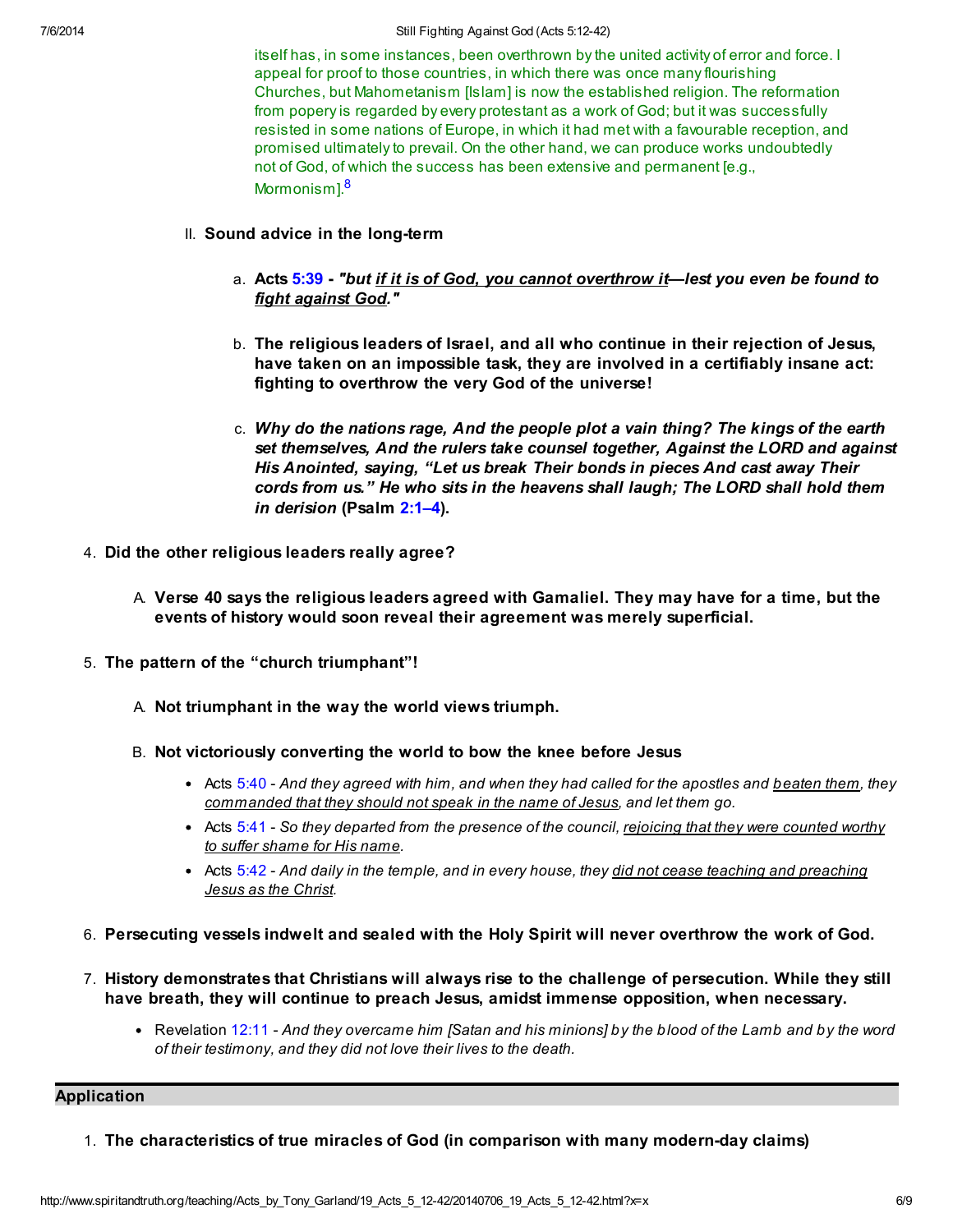A. Undeniable

- I. In Acts [3,](http://www.spiritandtruth.org/bibles/nasb/b44c003.htm#Acts_C3V1) the man who was healed by Peter and John had been lame from birth: a period of over 40 years. The longevity and seriousness his condition was widely known.
- II. In this passage: the prison was securely locked and the guards were still at their posts, yet the apostles had vanished!
- B. Completely effective
	- I. The sick were brought out and "they were all healed" (Acts [5:16](http://www.spiritandtruth.org/bibles/nasb/b44c005.htm#Acts_C5V16))
	- II. The lame man who was healed by Peter and John was instantly and completely healed. He immediately leapt to his feet—and continued leaping and praising God (Acts [3:8\)](http://www.spiritandtruth.org/bibles/nasb/b44c003.htm#Acts_C3V8).
- C. When God performs miracles, it is never for mere wow-factor or for the sake of the miracle itself:
	- I. FIRST: miraculous works give authority to the *messenger* through whom God is speaking.
		- a. Miracles worked through the hands of the apostles, including the death of Ananias and Sapphira in the previous chapter, gave Peter and the apostles great respect. Even nonbelievers were sobered about the prospect of becoming a believer (Acts [5:13\)](http://www.spiritandtruth.org/bibles/nasb/b44c005.htm#Acts_C5V13).
	- II. SECOND: because miraculous works validate the *messenger*, they also validate his message: that God has provided redemption and restoration by means of the atoning death of Jesus on the cross.
- 2. Whenever God intervenes in our lives, we are being given an opportunity to respond in one of two ways
	- A. Acceptance: we agree with what God is communicating, we repent and see things His way, thereby experience restoration and healing
	- B. Opposition: we reject what God is communicating and continue in our denial, leading to a further hardening of our heart
	- C. How we respond to each "opportunity" influences our response in the next encounter, and the next . . . we establish a "pattern" in how we react to God intruding into our worldview.
	- D. God was gracious to give the religious leaders of Israel numerous opportunities to repent—He repeated intervened with miraculous signs:
		- I. Strike 1: in Acts [4,](http://www.spiritandtruth.org/bibles/nasb/b44c004.htm#Acts_C4V1) Peter and John heal a man born lame which results in their arrest and subsequent testimony before the Sanhedrin (Acts [4:5-22](http://www.spiritandtruth.org/bibles/nasb/b44c004.htm#Acts_C4V5))
		- II. Strike 2: this passage in which Peter and the apostles perform miraculous healings resulting in their imprisonment. They are miraculously delivered out of prison, which is then locked behind them, and testify before the Sanhedrin (Acts [5:7-42](http://www.spiritandtruth.org/bibles/nasb/b44c005.htm#Acts_C5V7))
		- III. Strike 3: Stephen is arrested and gives a lengthy, detailed testimony before the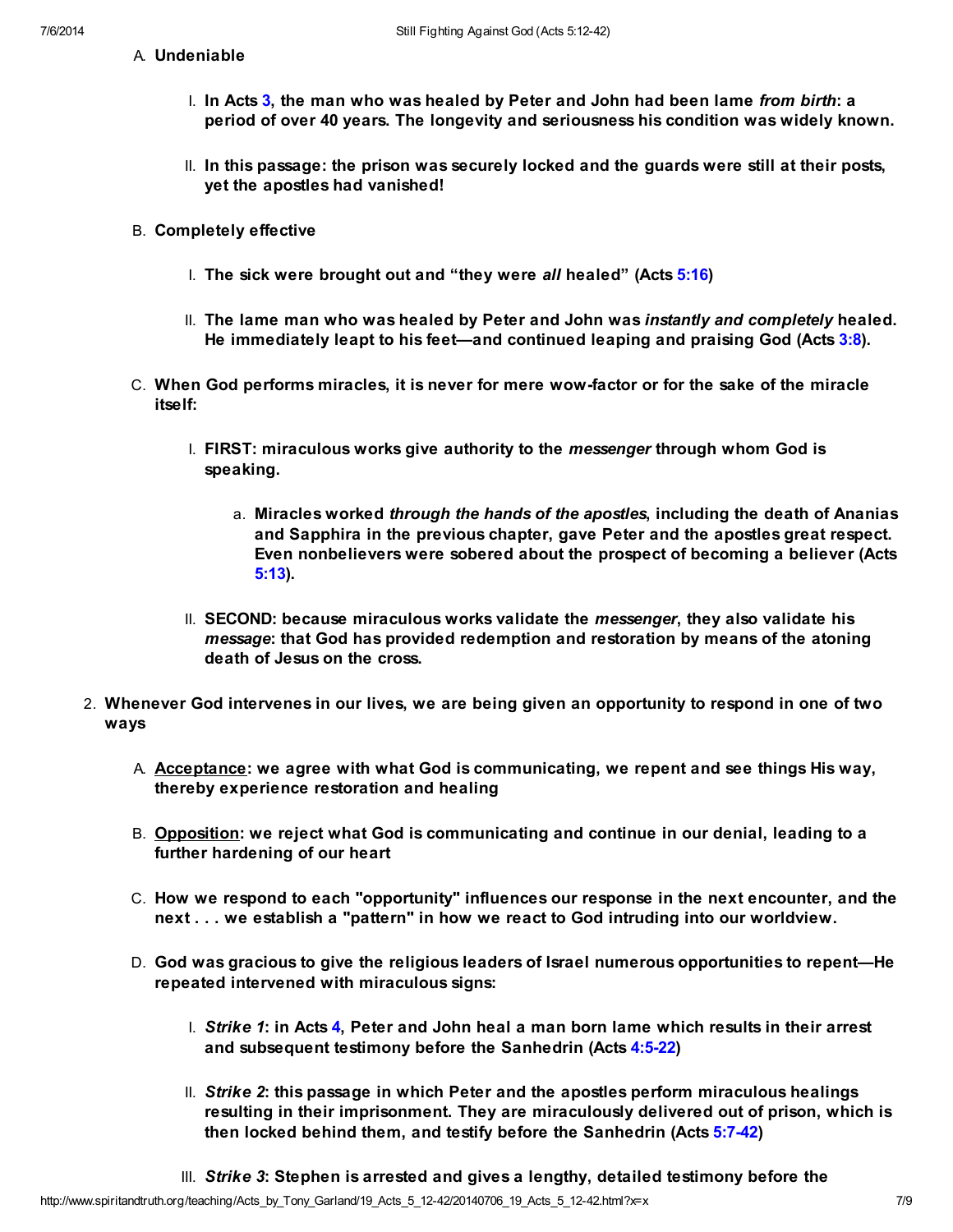- E. The religious leaders of Israel, and their resolute rejection of the message of God in the face of overwhelming and miraculous evidence to the contrary, should stand as a warning to every individual.
	- I. How many times has God provided each of us with ample evidence of His truth, yet do we continue to reject His message?
	- II. Are we so committed to an anti-God world-view that we remain unmoved by God's gracious intervention in our life?
	- III. The most frightening question: have we already established a pattern of hardening our heart, by continually refusing to respond to Him, such that we are approaching the point where we will never respond?
	- IV. Unlike the game of baseball, God provides us with many more than three strikes before we are out. But, make no mistake, there is a point of no return if we continue to reject.
	- V. Death is the final curtain call by which we must respond to God in faith, yet a pattern of denial resulting in a continually hardened heart makes it ever less likely we will change our pattern of rejection.
	- $\forall$ I. Consider the words of Jesus, which he told to the religious leaders,  $\ldots$  if you do not believe that I am He, you will die in your sins.

<span id="page-7-7"></span>

#### Endnotes:

<span id="page-7-0"></span>[1.](#page-0-0) NKJV, Acts [5:12-42](http://www.spiritandtruth.org/bibles/nasb/b44c005.htm#Acts_C5V12)

<span id="page-7-10"></span><span id="page-7-6"></span>[c](#page-8-2)

- <span id="page-7-1"></span>[2.](#page-1-0) Concerning Peter's role and the key s to the kingdom, see Mat. [16:19](http://www.spiritandtruth.org/bibles/nasb/b40c016.htm#Mat._C16V19); Acts [2:14](http://www.spiritandtruth.org/bibles/nasb/b44c002.htm#Acts_C2V14); Acts [8:14](http://www.spiritandtruth.org/bibles/nasb/b44c008.htm#Acts_C8V14); Acts [10:44](http://www.spiritandtruth.org/bibles/nasb/b44c010.htm#Acts_C10V44); Acts [15:14.](http://www.spiritandtruth.org/bibles/nasb/b44c015.htm#Acts_C15V14)
- <span id="page-7-2"></span>[3.](#page-1-1) Ref -0100, Tape 10:B
- <span id="page-7-3"></span>[4.](#page-1-2) Ref -0100, Tape 10:B
- <span id="page-7-8"></span>[5.](#page-7-6) Ref -0100, Tape 1:A/B
- <span id="page-7-9"></span>[6.](#page-7-7) Ref -0038, 2:349b
- <span id="page-7-4"></span>[7.](#page-1-3) "(1) Both healed a lame man, Peter (Acts [3:6-7](http://www.spiritandtruth.org/bibles/nasb/b44c003.htm#Acts_C3V6)), Paul (Acts [14:8-10\)](http://www.spiritandtruth.org/bibles/nasb/b44c014.htm#Acts_C14V8). (2) Both heal through indirect media, Peter via a shadow (Acts [5:15](http://www.spiritandtruth.org/bibles/nasb/b44c005.htm#Acts_C5V15)), Paul via handkerchiefs (Acts [19:11-12](http://www.spiritandtruth.org/bibles/nasb/b44c019.htm#Acts_C19V11)). (3) Both impart the Holy Spirit by the laying on of hands, Peter (Acts [8:14-17](http://www.spiritandtruth.org/bibles/nasb/b44c008.htm#Acts_C8V14)), Paul (Acts [19:6\)](http://www.spiritandtruth.org/bibles/nasb/b44c019.htm#Acts_C19V6). (4) Both oppose a sorcerer, Peter (Acts [8:20](http://www.spiritandtruth.org/bibles/nasb/b44c008.htm#Acts_C8V20)), Paul (Acts [13:6-12](http://www.spiritandtruth.org/bibles/nasb/b44c013.htm#Acts_C13V6)). (5) Both were worshiped, Peter (Acts [10:25\)](http://www.spiritandtruth.org/bibles/nasb/b44c010.htm#Acts_C10V25), Paul (Acts [14:11-13\)](http://www.spiritandtruth.org/bibles/nasb/b44c014.htm#Acts_C14V11). (6) Both miraculously released from prison, Peter (Acts [12:7-11\)](http://www.spiritandtruth.org/bibles/nasb/b44c012.htm#Acts_C12V7), Paul (Acts [16:26-29](http://www.spiritandtruth.org/bibles/nasb/b44c016.htm#Acts_C16V26)). (7) Both raised the dead, Peter (Acts [9:36-42](http://www.spiritandtruth.org/bibles/nasb/b44c009.htm#Acts_C9V36)), Paul (Acts [20:9-12](http://www.spiritandtruth.org/bibles/nasb/b44c020.htm#Acts_C20V9)). (8) Both rendered swift judgment, Peter (Acts [5:4-5,](http://www.spiritandtruth.org/bibles/nasb/b44c005.htm#Acts_C5V4)Acts [5:9-10\)](http://www.spiritandtruth.org/bibles/nasb/b44c005.htm#Acts_C5V9), Paul (Acts [13:11](http://www.spiritandtruth.org/bibles/nasb/b44c013.htm#Acts_C13V11)). (9) Both have one complete sermon recorded by Luke, Peter (Acts [2:14-40\)](http://www.spiritandtruth.org/bibles/nasb/b44c002.htm#Acts_C2V14), Paul (Acts [13:16-41\)](http://www.spiritandtruth.org/bibles/nasb/b44c013.htm#Acts_C13V16) (10) Both entrusted with gospel to people groups, Peter to Jews (Gal. [2:7-8\)](http://www.spiritandtruth.org/bibles/nasb/b48c002.htm#Gal._C2V7), Paul to Gentiles (Acts [9:15;](http://www.spiritandtruth.org/bibles/nasb/b44c009.htm#Acts_C9V15) Gal. [2:7-8](http://www.spiritandtruth.org/bibles/nasb/b48c002.htm#Gal._C2V7)). What Peter did by apostolic authority so did Paul — this authenticates his apostolic authority (2Cor. [11:5,](http://www.spiritandtruth.org/bibles/nasb/b47c011.htm#2Cor._C11V5) 2Cor. [11:12:](http://www.spiritandtruth.org/bibles/nasb/b47c011.htm#2Cor._C11V12)2Cor. [11:11-12\)](http://www.spiritandtruth.org/bibles/nasb/b47c011.htm#2Cor._C11V11).<sup>"[5](#page-7-8)</sup> See also Stanley Toussaint's chart. [6](#page-7-9)
- <span id="page-7-5"></span>[8.](#page-5-0) Ref -0826, The Counsel of Gamaliel